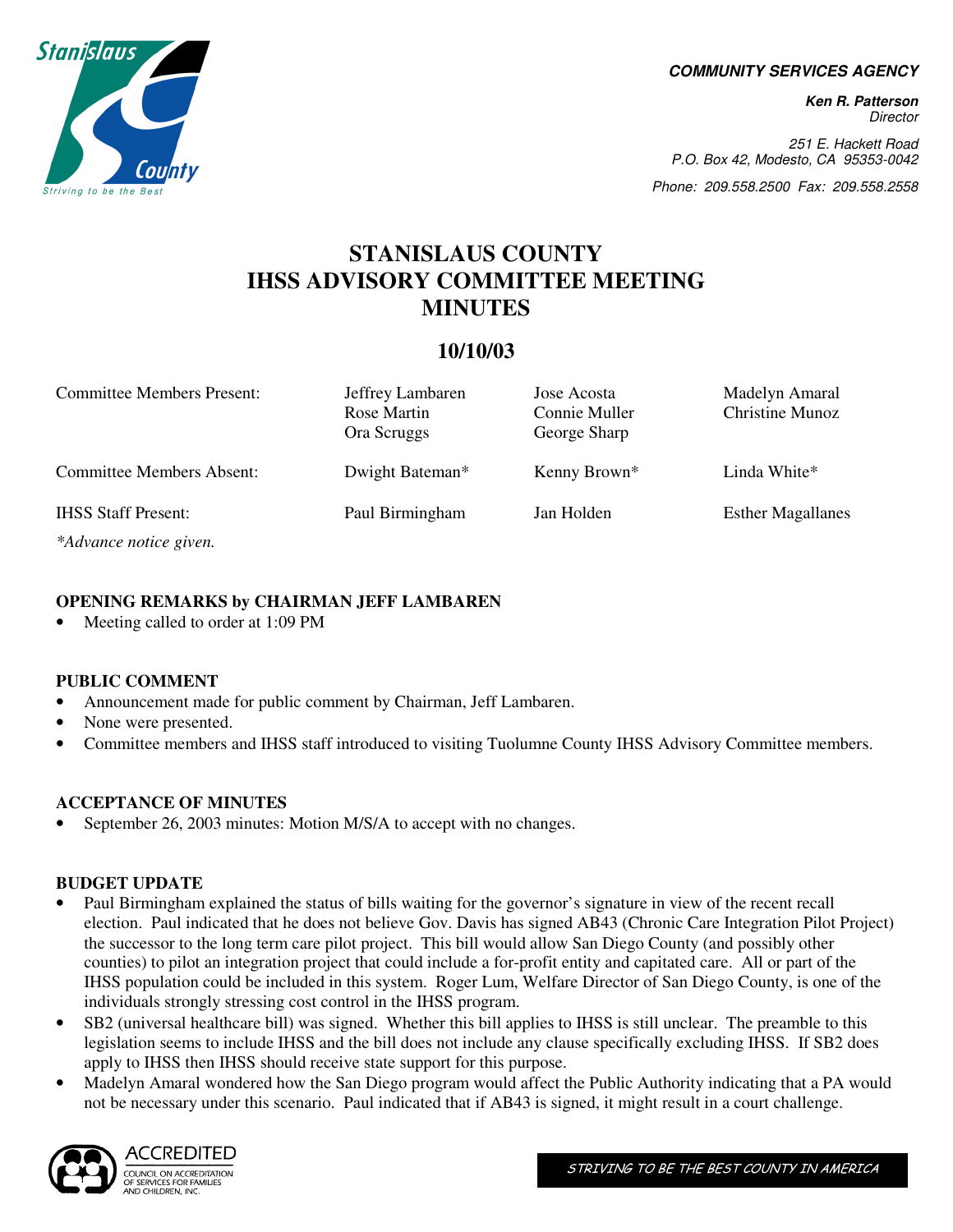- Paul Birmingham announced that the CWDA Adult Services Committee voted unanimously in favor of equity for county administered IP programs.
- Paul discussed the need for clean up legislation on AB1682, since there are some counties functioning as PAs that are in conflict with the way the law is written.

# **OLMSTEAD UPDATE**

- George Sharp reported that California was awarded approximately \$1.4 million in grants to help with the Olmstead implementation. However, no implementation activity is taking place and it appears that Olmstead is "dead", particularly in view of the change in state administration. Funds are supposed to be earmarked, but there are no set performance standards in place.
- Paul Birmingham discussed possibility of public authorities being required to provide registry service to non-IHSS recipients to help with the implementation of Olmstead.

# **BYLAWS**

- Committee reviewed suggested changes to bylaws as discussed previously.
- Motion M/S/A to accept suggested edits to bylaws.
- Committee agreed to remove Bylaws as a meeting agenda item at this point. Copy of revised bylaws to be distributed to committee members.
- Discussion of absences and what absences (number and no advance notice) constitutes grounds for removal from the IHSS Advisory Committee. The committee minutes will now reflect whether or not a member gave advance notice of his/her absence.

# **ANNUAL REPORT**

• Jeff Lambaren gave brief overview of the Annual Report project for the benefit of the visiting Tuolumne County IHSS Advisory Committee members.

# **PUBLIC AUTHORITY UPDATE**

- Committee agreed to the CSA Hackett Road facility as the start-out location for the October 24 field trip.
- Committee members to call in their transportation requirements to Esther Magallanes so that sufficient van arrangements can be confirmed in a timely manner.
- Esther Magallanes will make lunch reservations in Madera for committee.
- The normal agenda posting process will take place for the October 24 field trip meeting to inform public of meeting location and schedule.

# **MISCELLANEOUS**

- Paul informed committee members that there would be no provision for in-home repair and maintenance of the surplus computers members may obtain.
- Committee agreed to cancel the Ad Hoc meeting and to discontinue it as a future agenda item until further notice.
- Motion M/S/A to cancel November 28 and December 26 meeting dates. November 14 and December 12 dates will remain on the schedule.
- Jan Holden informed committee that the current meeting location (basement training room, B300) is reserved for the IHSS Advisory Committee meetings for the months of January, February, April, May and June in 2004. B300 is not available for the month of March, so both meetings scheduled to take place in March (March 12 and 26) will be held in the 3<sup>rd</sup> floor conference room, #3001. Meeting room reservations beyond June 2004 are not being accepted at this time. Esther Magallanes will distribute a 2004-meeting schedule to committee members.